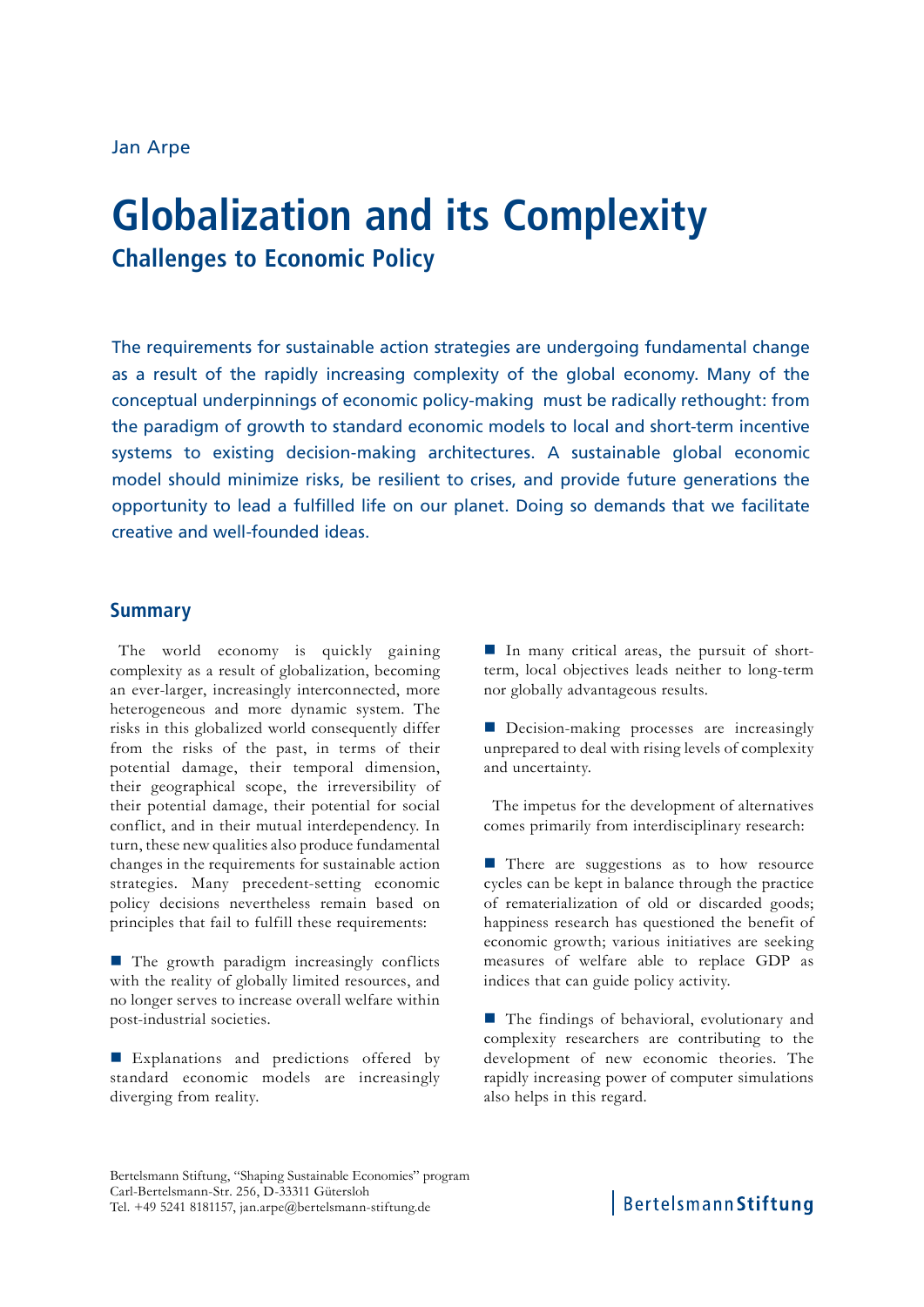Environmental-economic and politicaleconomy considerations within supranational mechanisms such as certificate trading or "commons trusts" aim at the development of enforceable strategies for the solution of global and long-term challenges that lie outside the state-market spectrum.

Clever algorithms are utilizing the broad availability of data and vast amounts of computing power to reduce complexity and provide a reliable basis for decision-making. At the same time, participatory processes – particularly those that are Internet-based – make available an important resource for intelligent decision-making architectures.

However, many fundamental questions remain, such as whether and how economic growth can

be decoupled from resource consumption, which global redistribution mechanisms we need and how these can be implemented, what a better global decision-making architecture might look like, and how fundamental uncertainty can be dealt with in a systematic way.

Even once forward-looking approaches are identified, it will be a challenge to translate such ideas from academia into the policy-making and economic spheres. Moreover, structures that enable effective global policy steering must be created at the same time. The prime objective should be to draw on creative yet well-founded ideas to develop a sustainable global business and social model that minimizes risks, is resilient in the face of crises, and offers future generations the opportunity to lead a fulfilled life on our planet.

# **Old risks in new bottles**

Many of the risks addressed in the context of current debates regarding globalization are not in their essence new: the scarcity of resources critical to survival, speculative bubbles, extreme social inequality, mass migration, pandemics, terrorism and even state bankruptcies have long been a part of the fabric of human life.

■ In his book "Collapse," Jared Diamond argues compellingly that the inhabitants of Easter Island handled their scarce timber resources so wastefully that the civil war triggered by the issue ultimately destroyed their entire culture (Diamond 2005).

 The Netherlands' notorious tulip mania ended in 1637 with the collapse of a speculative bubble. Previously, tulip bulb prices had soared as tulips became collectors' items for which exorbitant amounts of money exchanged hands.

■ Triggered by the invasion of the Huns in the fourth century, mass migrations took place across Europe for the next 200 years.

■ The Black Death, the great plague pandemic that lasted from 1347 to 1353, spread across the whole of Europe and led to an estimated 25 million deaths, about one-third of the population at the time.

■ The "German Autumn" of 1977 marked the climax of a wave of terrorism in Germany. Among other events, this involved the murder of Hanns Martin Schleyer, president of the Confederation of German Employers' Associations, and the hijacking of the Lufthansa airplane "Landshut." Beyond Germany's RAF, the 1970s saw the formation of terrorist groups in other European countries, such as the IRA in Ireland, the ETA in Spain and the BR in Italy.

At the end of 2001, Argentinian President de la Rúa declared his country unable to repay its debts. Three years previously, the country had been plunged into a recession that led to capital flight, a banking crisis, excessive government indebtedness and inflation.

Some crises have led to radical societal changes, while others have plunged whole cultures into collapse. It seems as though one would only have to look back precisely enough, carefully analyzing the past and drawing appropriate conclusions, in order to find the correct responses to the risks of modernity. However, there is a significant difference between the crises of the past and today's threats. Indeed, the context has radically changed. At issue are no longer simply regional cultures, or catastrophes with primarily local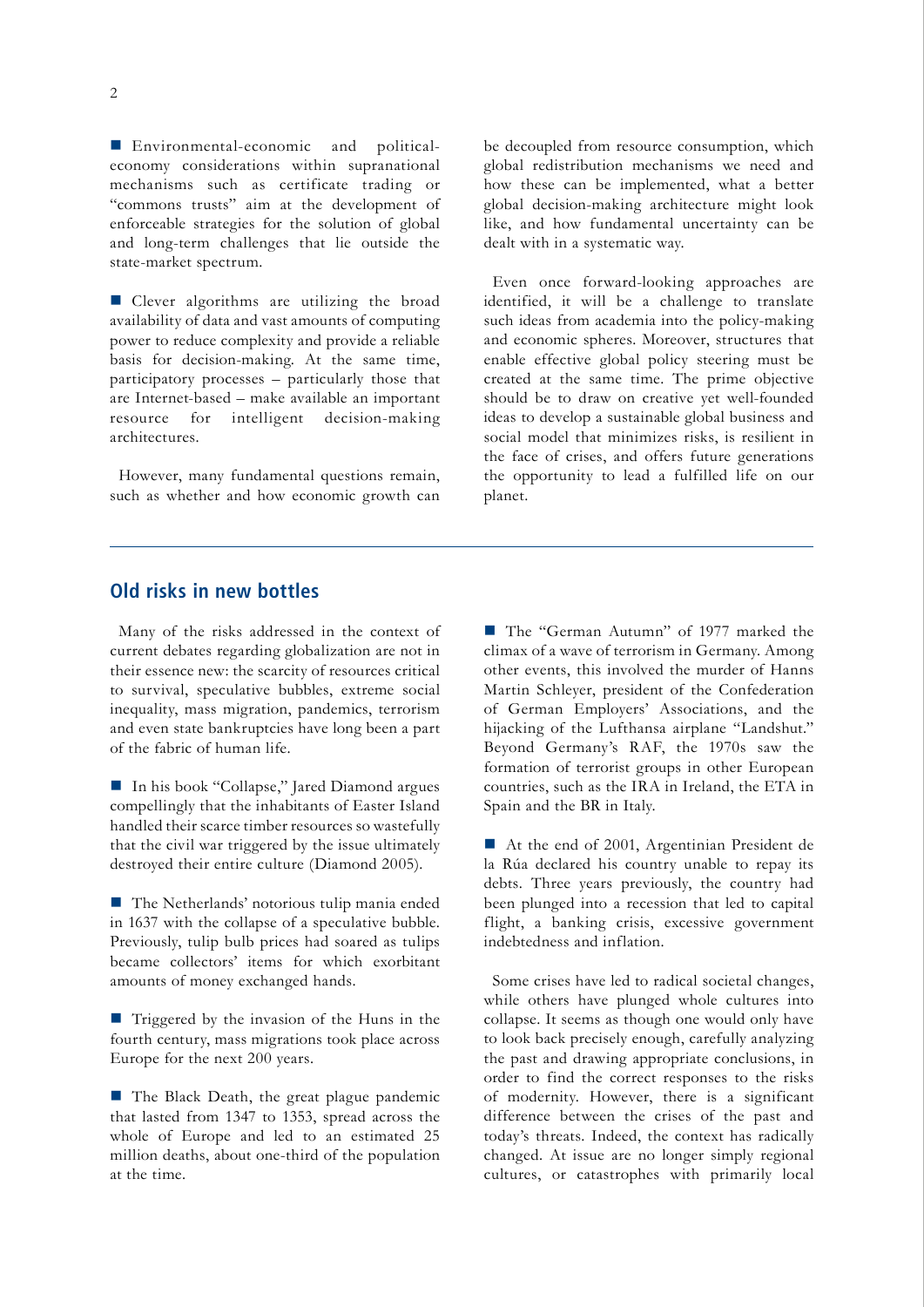effects. At stake today is *all* of humanity, as a look back at a century featuring two world wars, a cold war and a nuclear arms race illustrates. Today, global resource shortages loom, the entire world economy is shaken by finance crises, worldwide mass migrations due to climate change and severe developmental differences can be foreseen, and terrorist attacks like that on 11 September 2001 in New York shift perceptions of security worldwide. And it is virtually unimaginable what a global pandemic might mean, or what global implications the bankruptcy of a major economy such as that of the United States, Japan or significant European countries might hold.

Rapid technological developments have enabled human activities to have impacts as strong as those of natural influences; human-induced climate change is only the most prominent example. Atmospheric chemist and Nobel Prize winner Paul Crutzen goes so far as to speak of a new geological era, the "Anthropocene" (Crutzen 2002). Yann Arthus-Bertrand's film "Home" illustrates in breathtaking images just how we humans have changed the planet in the last 60 years.<sup>1</sup>

In the 20 years since the end of the Cold War, the globalization process has once again accelerated immensely. The global interdependence of political, economic and social systems has produced unprecedented complexity. The risks of a globalized world are substantially different from the risks of the past – in terms of potential damage, temporal dimension, geographical scope, irreversibility, potential for social conflict and mutual interdependencies.

The interplay of global megatrends such as economic globalization, demographic development, climate change and technological progress amplifies the influence of local events through reciprocities and feedback effects. As a result, conventional problem-solving strategies are failing. In part due to the borderconstrained nature of national policymaking, these strategies are generally effective at the regional level only. They are too often oriented toward specific trends, and are informed by models whose idealized assumptions are helpful under readily comprehensible conditions, but which lose legitimacy when confronted with the complexity of globally interconnected systems.

The structural changes in the global economy stand out when one sees economic activity as part of a dynamic network. The objects within this network are the market actors, the economic goods, the factors of production, the available information, etc.<sup>2</sup> The quantity of these objects is a measure of the *size* of the network. The objects stand in varying relationships to one another: Market actors interact with one another, certain factors of production are needed to produce a good, market actors have access to certain bits of information, and so on.

These dependencies can be abstractly represented by links between the objects. The average number of links per object is a measure of the *interconnectedness* of the system as a whole3. Both the objects and the links between them have very widely varying properties. For example, market players have varying preferences, natural resources are distributed very unevenly from a geographical perspective, access to information is sometimes better and sometimes worse, etc. Indicators of this variance measure the *heterogeneity* of the network<sup>4</sup>. Of course, because we are dealing with a dynamic network, the objects and the links within the network change over time. Indicators of the rate of change measure the dynamics of the network.

Table 1 outlines how the global economy changes in terms of size, complexity, heterogeneity and dynamism in the course of global transformation.

The Atlas of Economic Complexity (Hausmann et al. 2011) deals with these changes in great detail. In summation, the particular challenge lies in the fact that all of humanity today lives and interacts within a single large, highly networked, very heterogeneous and highly dynamic system.

**The global economy as a dynamic network**

<sup>2</sup> We do not aim here to provide an exact definition of the network model, but rather the idea of a meta-model illustrating structural changes.

<sup>&</sup>lt;sup>3</sup> This is a very simple measure of the degree of interconnectedness. Other graph-theoretical indicators such as connectivity numbers or expansion properties describe other aspects of global networking.

<sup>4</sup> For example, consider here indicators such as the Atkinson measure, or the Gini or Theil indices, which although used primarily for the measurement of income and wealth inequalities, are in principle applicable to any statistical distribution.

<sup>1</sup> www.youtube.com/user/homeproject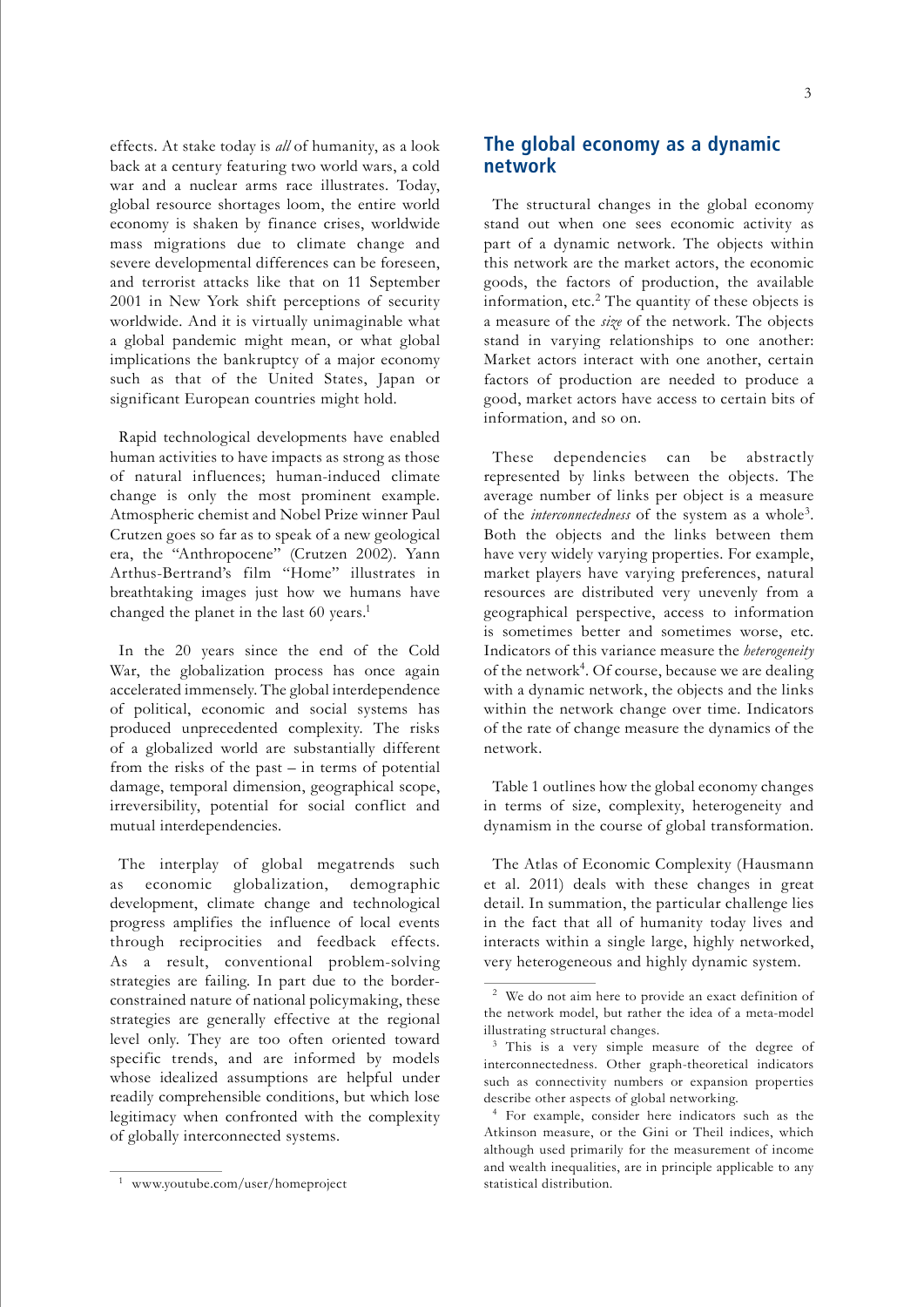| More market actors<br>Larger market volumes<br>More information available<br>Stronger quantitative effects associated with<br>ш<br>human activity                                                             | Size of<br>network<br>increases |
|---------------------------------------------------------------------------------------------------------------------------------------------------------------------------------------------------------------|---------------------------------|
| Stronger interaction between market actors<br>More complex value-added chains<br>■<br>Higher availability of information<br>Larger scope for effects of human activity                                        | Connectedness<br>increases      |
| Heterogeneous capabilities and needs of market<br>actors; unequal distribution of resources<br>Higher product diversity<br>Varying availability of information<br>Strong global variability of market effects | Heterogeneity<br>increases      |
| Intensifying interaction dynamics<br>Faster change in production processes<br>п<br>Increase in information density<br>п<br>Faster propagation of effects of human activity;<br>delays in global distribution  | Dynamism<br>increases           |

Table 1: Global economic changes in four dimensions

# **Decision-making in a complex world**

The evolution of the global economy is determined by:

 $\blacksquare$  the decisions and actions of its actors (individuals, groups, institutions); and

 $\blacksquare$  the repercussions of these decisions and actions within the system.

Decisions themselves are driven by individual needs and convictions, social norms, economic conditions, political environments and technological opportunities. These drivers in turn are endogenous components of the system, and are themselves likewise governed by the global dynamic. The focal point for the emergence of global risks is ultimately the interplay of individual and institutional decisions under a given set of conditions. Herein lies a paradox: While the environment increases in complexity, the manner in which *individual* decisions are made in a given situation tends not to do so. This is because these decisions depend ultimately on actors' brain structures, which change only marginally over time, at least if one assumes that the intergenerational evolution of the human brain is an extremely slow process.5

On the one hand, this means that the capacity of single individuals to deal with complex situations requiring decisions has its limits. On the other, this insight also offers cause for hope: The better the functioning of the brain can be understood, and thus the behavior of people under specific circumstances, the better that situations that demand decisions can be modeled, analyzed and simulated.

<sup>5</sup> At the same time, research shows that over the course of a full lifetime, the brain has a large, mostly untapped development potential that could be better exploited by new types of lifelong learning (Staudinger, Marsiske and Baltes 1995).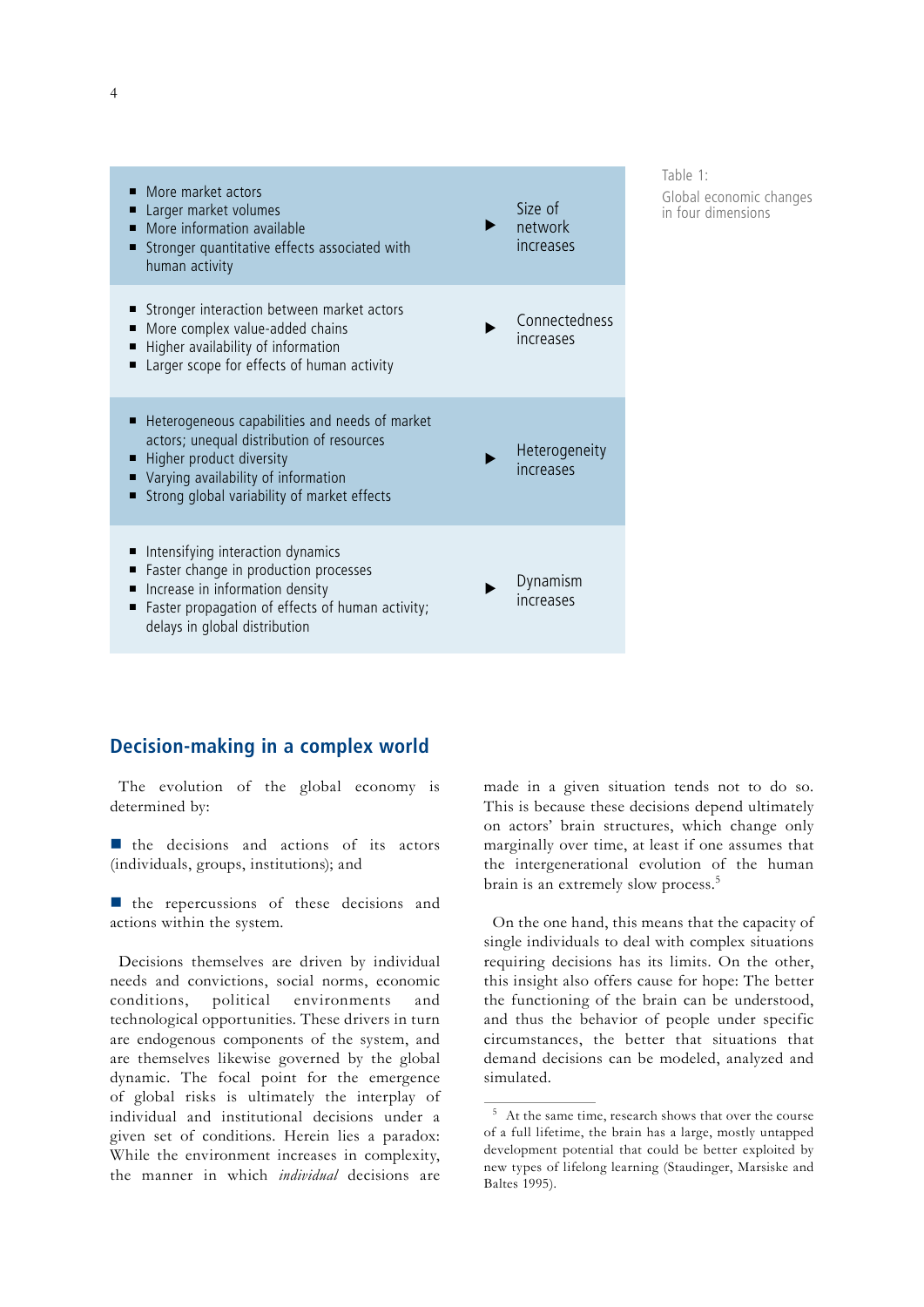The "big picture" in which individual decisions are made depends substantially on decisions that are made institutionally, in the sense that multiple people are involved in an institutionalized decision-making process. These include fiscal policies, business strategies, or supranational finance market regulations. In contrast to the way individual decisions are made, institutional decisions can be deliberately shaped. To be sure, individual choices form the basis for institutional decisions, as individual persons are ultimately involved in the shaping process. However, the process of institutional decision-making can make available problem-solving capacities that single individuals cannot possess. Institutional decisions are distinguished by the fact that they are rooted in the surrounding environment's social systems, such as organizations or cultures, rather than solely in the brain structures of the individuals involved. Although these environmental features too possess a certain inertia, their underlying evolutionary processes are much faster than are their biological counterparts.

Decision-making processes must adapt themselves to globalization's growing complexity. The point of leverage here lies in the shaping of institutional decision-making processes, in which the potential for achievement is greater than the sum of the individual participants' potential, and which as sociocultural structures (as opposed to physiological brain structure), are malleable. The bottom line is that the development of the global economy is significantly influenced by decisions made at the level of governments, central banks, international organizations and multinational corporations. These decisions also form the framework that encompasses most global risks.6 However, many of the fundamental principles on which these institutional decisions depend are increasingly less appropriate within the complexity and dynamic shifts of the global economy. In what follows, we focus on four such challenges.

The growth paradigm increasingly conflicts with the reality of globally limited resources, and no longer promotes well-being within post-industrial societies. Worldwide consumer demand, and thus resource requirements too, will climb rapidly in the years ahead. However, economic policy decisions relying wholly on economic growth are not indefinitely sustainable. On the one hand (at least under methods existing today), there is a limit to the amount that can be produced; on the other, the limited number of consumers and scarce time resources means that consumption cannot take place *ad infinitum*. 7 But even as the possibility of unlimited growth is being called into question, so too is the concept's basic sense. At a certain stage of growth, the contribution of economic growth to the increase in people's levels of satisfaction seems to drop sharply.

Explanations and predictions offered by economic models are increasingly diverging from reality. Global amplification and feedback effects are enabling the development of phenomena such as the current financial crisis, which most economists failed to predict, and which even in retrospect has eluded convincing explanation within the framework of established economic theories. This is because central elements of traditional economics, such as the Homo economicus model, the efficient-market hypothesis, closed equilibrium systems or assumptions of homogeneity, do not account for aspects such as cognitive biases, information asymmetries, phase transitions with multiple unstable equilibria or heterogeneity. There is a risk that economic policy strategies will be based on theoretical assumptions that effectively blind policymakers to important aspects of reality. The global economy becomes more susceptible to risks as a result, and consequently more fragile.

In many critical areas, the pursuit of short-term, local objectives leads neither to long-term nor globally advantageous results. In large systems, which to a large extent consist of unrelated individual components, global target values can be optimized by optimizing the corresponding values at the individual component level. With increasing complexity, however, this is less and less true: The welfare of people in one location depends ever more on the actions of other people at a distant location. Feedback effects associated

<sup>6</sup> This does not apply to risks of natural origin such as pandemics or natural disasters. Nevertheless, institutional decisions can in these areas too have an influence on the quality of preparedness and safeguards.

<sup>7</sup> However, the time horizons of an initially steady rise in consumer demand and any potential global consumer saturation differ substantially. This means that at least globally, a saturation point is unlikely to occur within the next few decades.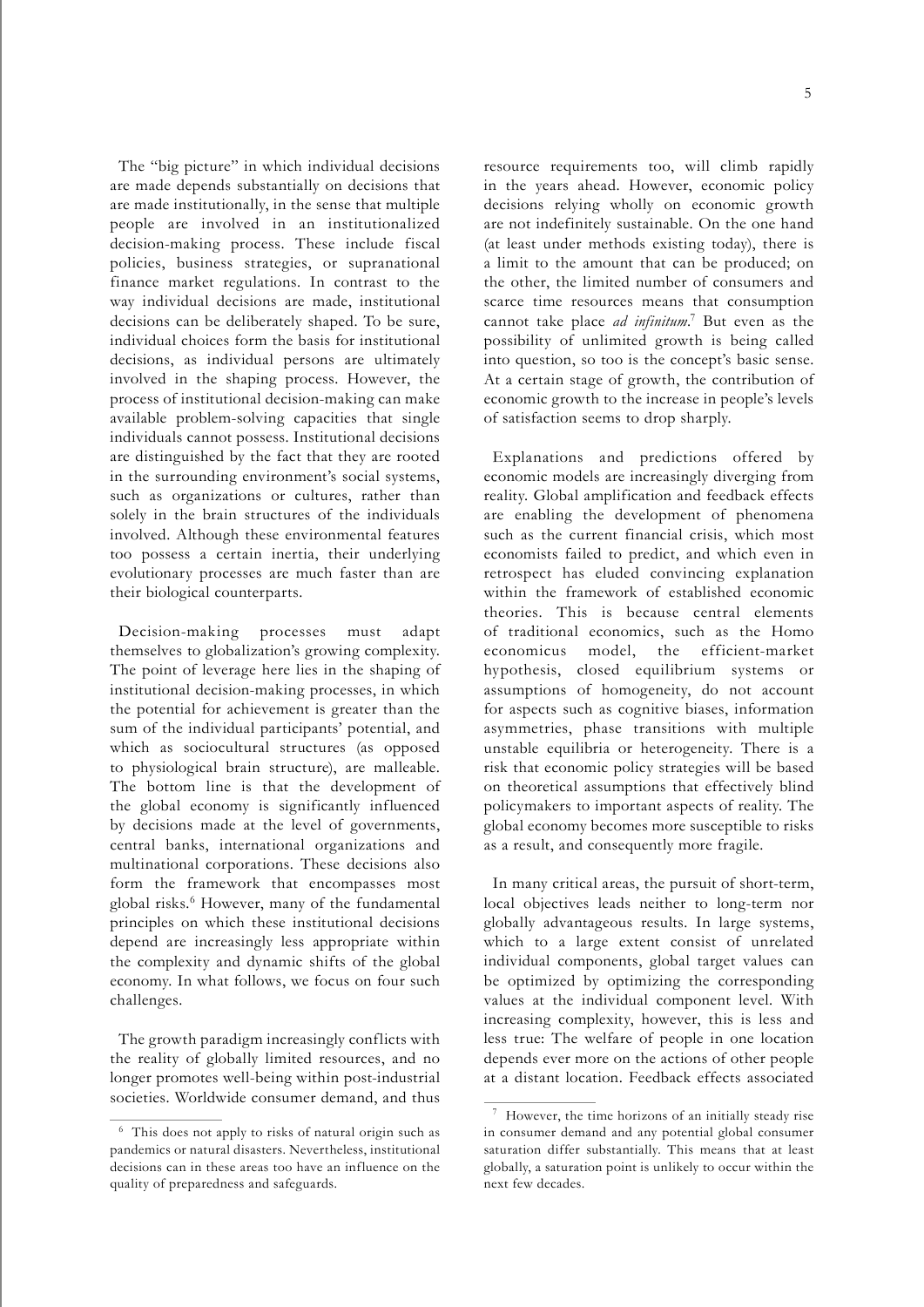with global interdependence lead to a divergence between short- and long-term goals, as well as between local and global targets.

Decision-making processes are increasingly inadequate to deal with rising levels of complexity and uncertainty. Increasingly complex systems become increasingly difficult to control, and develop what can sometimes be dangerous internal dynamics. The worldwide interdependence of political, economic and social systems, technological change, and the interaction of diverse global forces in the Anthropocene era create explosively climbing complexity, with which human capabilities are increasingly less able to cope. Furthermore, as the complexity of the systems in which we interact increases, structural uncertainties also deepen, and we are often forced to make decisions despite having only incomplete information available.

In order to avoid sliding with ever greater frequency from one global crisis to the next, it appears essential to reconsider the bases for our decisions in a radical manner and address the corresponding challenges:

- Solving the growth dilemma
- Developing appropriate economic models

Developing new strategies and mechanisms for long-term and globally oriented action

Developing new decision-making processes able to deal with complex challenges

In the next section, a number of future-oriented approaches show how these challenges can be met.

# **Future-oriented approaches**

#### **Solving the growth dilemma**

The first question is whether growth per se serves human purposes at all, and whether the economy could somehow function even without growth. This question goes to the heart of so-called post-growth economics (Jackson 2009, Paech 2005). The starting point is the

recognition that peoples' well-being – at least in the industrialized nations – has already become decoupled from economic growth (Frey 2008, Oswald 1997). At the same time, happiness research has reported that economic contractions, particularly heterogeneous cases that affect some people more strongly than others, strongly reduce people's sense of well-being. It remains unclear how a transition towards an economy without growth might manifest itself.

But even if continuous growth should prove essential for the economy, two fundamental constraints remain. On the production side, natural resources are globally limited, as the Club of Rome noted in its 1972 report "The Limits to Growth" and its subsequent updates (see Meadows et al. 1972, Meadows et al. 2004). And on the expenditure side, consumption capacity is similarly constrained by the number of consumers and the time available for consumption; these limits ultimately could lead to saturation and stagnation.

Of course, these limitations are only for specific types of growth based on the consumption of resources, and in which additional time is spent in the process of consumption. Thus, several ways out lie close to hand: On the one hand, fewer resources could be depleted (through more efficient production or targeted reuse of materials), alternative resources used (such as renewable energy or nuclear fusion) and growth oriented increasingly toward goods and services that require no non-renewable resources. On the other hand, efforts could be made to create growth not through more goods and services, but through better ones. Specifically targeted support of research and innovation seems to provide a persistent foundation for promising alternatives.

German process engineer Michael Braungart is of the opinion that the often-requested waiver is the wrong way to deal with production-side limits.<sup>8</sup> Instead, he has proposed the "cradleto-cradle" principle, which keeps the cycle of resources in balance through the reuse of materials (McDonough and Braungart 2002). The essential idea is to reuse raw materials after their processing and disposal, something that would require rethinking the design of processing and utilization processes.

<sup>8</sup> www.braungart.com/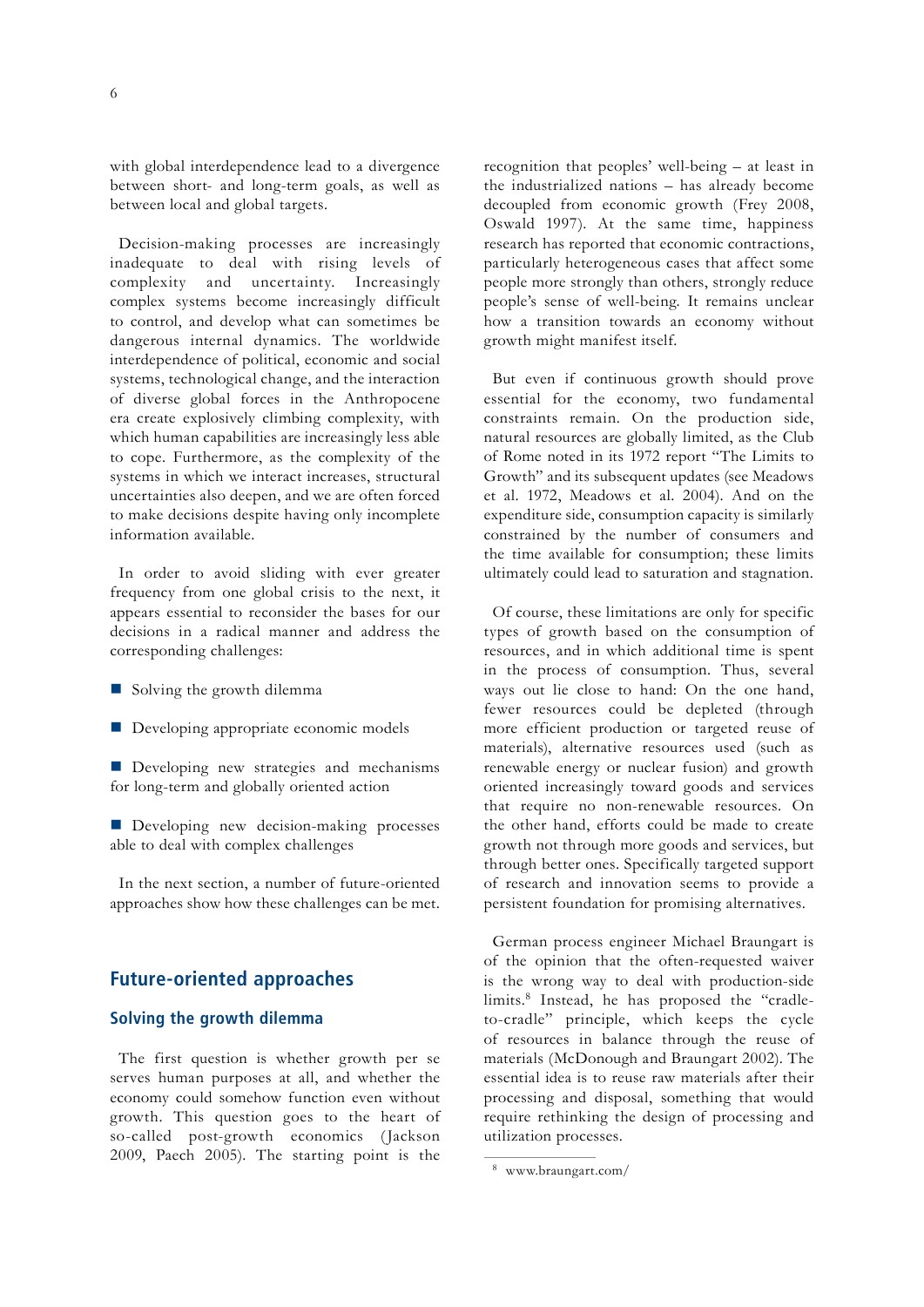With the rise of the emerging markets in the coming years, global consumer demand will rise rapidly, ensuring that a point of global saturation will certainly not be reached for some time. Economic stagnation thus remains initially a problem primarily for the developed countries. Prominent approaches aimed at replacing gross national product as an indicator used to guide activity include the OECD's Better Life Index and the work of the Stiglitz-Sen-Fitoussi Commission (Stiglitz, Sen and Fitoussi, 2009), which has been used by the French government.<sup>9</sup>

#### **New economic models**

In 1936, John Maynard Keynes wrote: "The extraordinary achievement of the classical theory was to overcome the beliefs of the 'natural man' and, at the same time, to be wrong" (Keynes 1936). Now, it is the nature of models to employ abstractions, in order to reduce complexity while simultaneously deriving useful explanations and predictions. However, global change increases the relevance of influential variables that are not included or are given too little weight within traditional economic models. The search for better models has shown that the inclusion of ideas from other disciplines such as psychology, physics or biology can be profitable, often at a metaphorical level. For example, econophysics aims at applying the concept of phase transitions to dynamic economic systems; from biology, the idea of evolution has entered economic discourse.

In their book "Animal Spirits: How Human Psychology Drives the Economy, and Why it Matters for Global Capitalism" (Akerlof and Shiller 2009), George Akerlof and Robert Shiller adopt Keynes' idea that human activity is driven largely by "animal spirits" rather than by rational considerations, as is assumed within (neo) classical economic theory. Akerlof and Shiller cite five aspects of the "animal spirits" intrinsic to us: confidence and its multipliers, fairness, corruption and antisocial behavior, the money illusion, and stories that shape our understanding of the world. The authors – along with many other prominent economists – see the fact that standard economic theories wholly ignore these aspects of human nature as a core reason for the emergence

of speculative bubbles (and hence also for the current financial crisis).

In addition, former IBM Chief Technologist Gunter Dueck explains how basic human tendencies lead to overreaction and thus exacerbate alternating boom and bust phases; he argues that underlying emotional reactions should thus be taken quite seriously (Dueck 2006). And Herbert Gintis, an economist at the University of Massachusetts, the Santa Fe Institute and the Central European University in Budapest notes that the assumptions of the various scholarly disciplines that study human behavior in fact diverge strongly. He has called for a unification of these intellectual fundaments within the fields of economics, sociology, anthropology and psychology (Gintis 2009).

In his book "Rethinking Macroeconomics: What Failed and How to Repair It," Nobel prizewinning economist Joseph Stiglitz deals repeatedly with the effects of failing to assume heterogeneity within the standard economic model, and notes in particular that the heterogeneity of expectations among market participants is a key contributor to systemic imbalance (Stiglitz 2011).

The abundance of data available today (something that will increase even further in the future), along with the growing power of computers, for the first time offers the possibility to verify the validity of models on an empirical basis, and to use complex simulations to derive macroeconomic models from microeconomic principles – an idea that derives from the newly created area of agentbased computational economics (Tesfatsion and Judd 2006).

Table 2, taken from "The Origin of Wealth," (Beinhocker 2006) summarizes the main differences between "traditional economics" and a new theory of "complexity economics."

Having at hand all these new models and approaches, it is, however, critical to remember that rising levels of complexity will always ensure that some uncertainties remain. It appears important, therefore, to explore meta-level issues more deeply, such as where the ability to model reaches its limits, and what useful conclusions can be drawn for dealing with the consequent uncertainty.

<sup>9</sup> www.oecdbetterlifeindex.org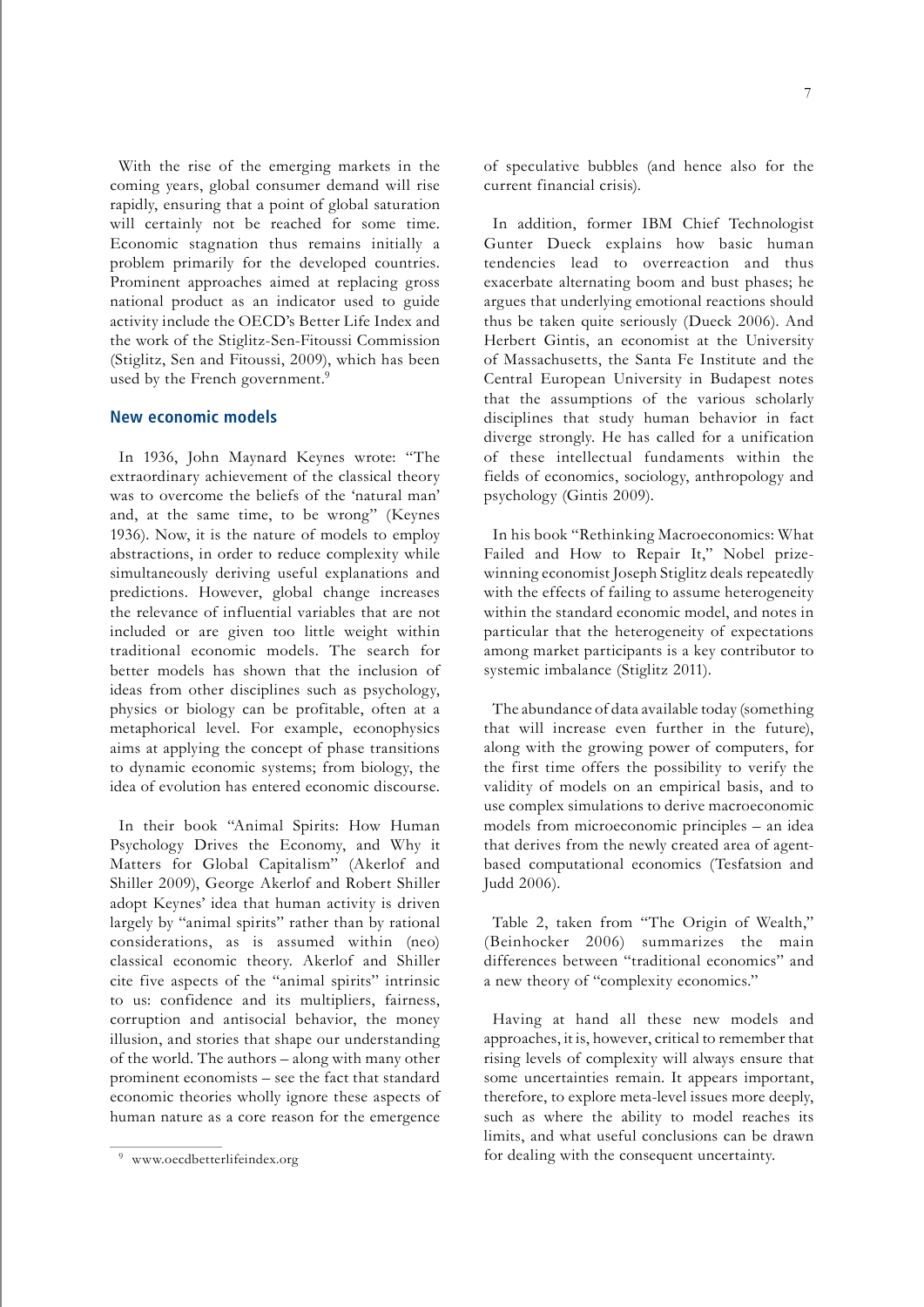|                      | Traditional economics                                                                                                                                                                                 | Complexity economics                                                                                                                                             |                                                                                                                |
|----------------------|-------------------------------------------------------------------------------------------------------------------------------------------------------------------------------------------------------|------------------------------------------------------------------------------------------------------------------------------------------------------------------|----------------------------------------------------------------------------------------------------------------|
| <b>Dynamics</b>      | Closed, static, linear systems<br>Ξ<br>in equilibrium                                                                                                                                                 | ■ Open, dynamic, non-linear<br>systems not in equilibrium                                                                                                        | Table 2:<br>Traditional economics<br>and complexity<br>economics compared<br>(Beinhocker 2006,<br>Table $4-1)$ |
| Actors               | Collectively modeled<br>٠<br>Make decisions using complex<br>٠<br>deductive calculations<br>Comprehensively informed<br>п<br>Failure- and bias-free<br>No learning or adaptation<br>п<br>requirements | Individually modeled<br>Make decisions using inductive<br>rules of thumb<br>Incompletely informed<br>٠<br>Prone to bias<br>Capable of learning and<br>adaptation |                                                                                                                |
| Structure<br>of ties | Modeled on the basis of<br>٠<br>actors' indirect interactions<br>through market mechanisms                                                                                                            | Modeled on the basis of direct<br>٠<br>interactions between individual<br>actors                                                                                 |                                                                                                                |
| Emergence            | Micro- and macroeconomics<br>■<br>remain separate                                                                                                                                                     | Micro- and macroeconomics<br>are linked<br>Macro-level models are<br>п<br>emergent results of<br>interactions at micro level                                     |                                                                                                                |
| Evolution            | No mechanism for renewal of<br>Ξ<br>the system or increase in<br>order and complexity                                                                                                                 | Evolution process based on<br>selection, mutation and<br>amplification provides for<br>renewal of the system and the<br>increase in order and<br>complexity      |                                                                                                                |
|                      |                                                                                                                                                                                                       |                                                                                                                                                                  |                                                                                                                |

## **New strategies for long-term and globally oriented action**

The world economy is becoming increasingly irreducible, insofar as global problems are less amenable to solution through being broken into their local components and solved on an individual basis. Examples include collective CO<sub>2</sub> emissions that exacerbate global climate change, or trade wars that arise because individual states put their selfish short-term interests ahead of long-term global solutions. In such a rapidly changing world, however, the danger arises that the fastest possible answers to daily events will be given ever-greater priority, while long-term consequences will drop from view.

Individual preferences provide a starting point in addressing this dilemma. In classical

economic theory, the market's "invisible hand" enables actors' self-interested pursuit of profit to lead to the optimum macroeconomic state. However, individual decisions do have an effect on uninvolved market participants, through what are called externalities. These are external costs or external benefits which the market price does not – or at least does not sufficiently – take into account. Internalization is possible through the use of regulatory instruments such as the trading of certificates (for example, emissions or debt allowances) or the taxation of activities that cause externalities. In order for these instruments to be effective with regard to global externalities, they must be enforced at the global level, which is a major challenge due to the lack of global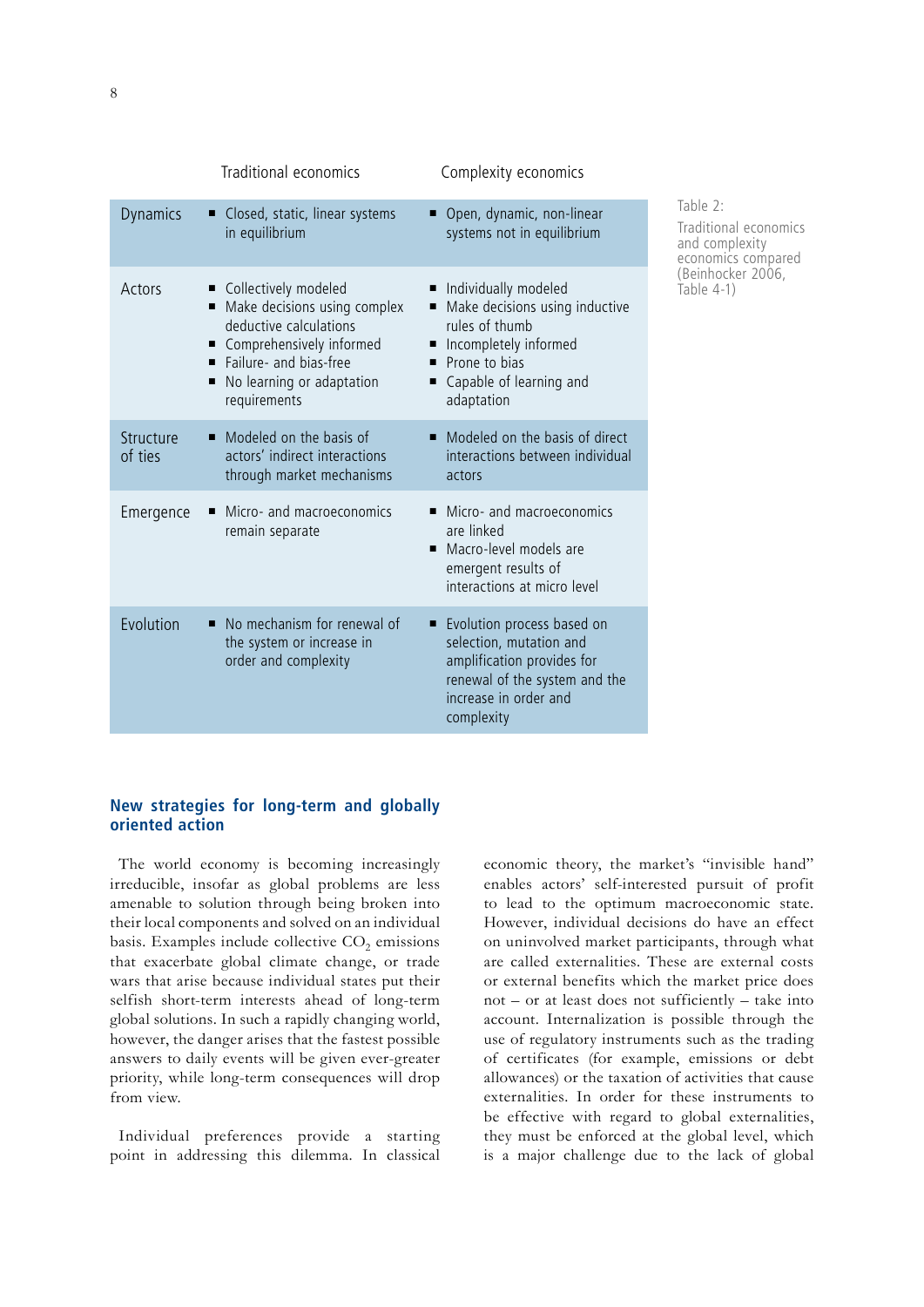governance structures. In addition, it is often difficult or virtually impossible to quantify externalities in monetary terms. In the case of long-term externalities, this is made particularly difficult by complexities, uncertainties and inconsistent time preferences.

In addition, there are alternatives to market mechanisms that produce fewer externalities and are more efficient, wasting fewer resources. Nobel prizewinner Elinor Ostrom, an expert on environmental economics, has shown that socalled commons problems, in which there is a danger of depletion of freely available resources, are in certain contexts better solved by cooperative self-organization than by the market and state action (Ostrom 1990). Economist Peter Barnes has suggested the establishment of so-called commons trusts in order to facilitate a more equitable and sustainable usage of common goods (Barnes 2006).

## **New decision-making processes for dealing with complex challenges**

One of the central insights of cybernetics is the "law of requisite variety," also known as "Ashby's law" (Ashby 1956). This states that as more possibilities for action are available to a system's control mechanism, the better able it is to compensate for increases in the number of potential failure points (and thus for greater complexity). In short: Handling complex systems can only be performed successfully through the use of processes that are themselves complex. It is thus advisable to approach complex challenges with strategies that are sufficiently complex.

The most complex problem-solving tool available to us is the human brain. Particularly in the subconscious elements of the brain, many experiences are processed in such a way as to form the basis of evaluations, which in turn enable very complex problems encountered later to be decided quickly. For this reason, in periods of stable conditions, intuition and gut feelings often function surprisingly well. Problems arise, however, if conditions change abruptly. In periods of change, reliance on the intuition of individual decision makers is a risky proposition. As social scientist and Nobel economics prizewinner Herbert Simon writes in "Models of Bounded

Rationality": "The capacity of the human mind for formulating and solving complex problems is very small compared with the size of the problems whose solution is required for objectively rational behavior in the real world – or even for a reasonable approximation to such objective rationality" (Simon 1982). This argument is given weight by the insight drawn from brain research that "objectively rational behavior" is in any case an illusion produced by the cortex – the brain region responsible for rational decisions – "after limbic structures and functions have already determined what is to be done," as biologist and neuroscientist Gerhard Roth says (Roth 2003).

Conventional theories and processes too founder when confronted with the increasing complexity associated with globalization, and with the increases in the speed of development and information exchange associated with technological progress. As a result, even experts are often left perplexed, while decision makers find themselves overwhelmed and bereft of clear direction.

If the growing complexity has overwhelmed existing decision-making mechanisms, two possibilities exist: either to reduce the complexity with the help of other instruments, or devise new mechanisms that are better adapted to the complexity. Vast computing power can today be applied to the task of reducing complexity. Moreover, a huge amount of data is available for analysis and knowledge extraction, while highly complex simulations enable the discovery of fundamental patterns and the creation of comprehensive forecasts. Current examples include the IBM Smarter Planet Initiative<sup>10</sup> or the FuturICT project which, though still in the planning phase, aims at large-scale simulations of social systems.<sup>11</sup>

Another form of complexity reduction is the visual representation of data, which has become the task of the relatively new field of data-driven journalism. Through the open and vivid presentation of data and facts, one of the basic conditions for dealing with complexity – transparency of dependencies – is fulfilled. Such

<sup>10</sup> www.ibm.com/smarterplanet/de/de/

<sup>11</sup> www.futurict.eu/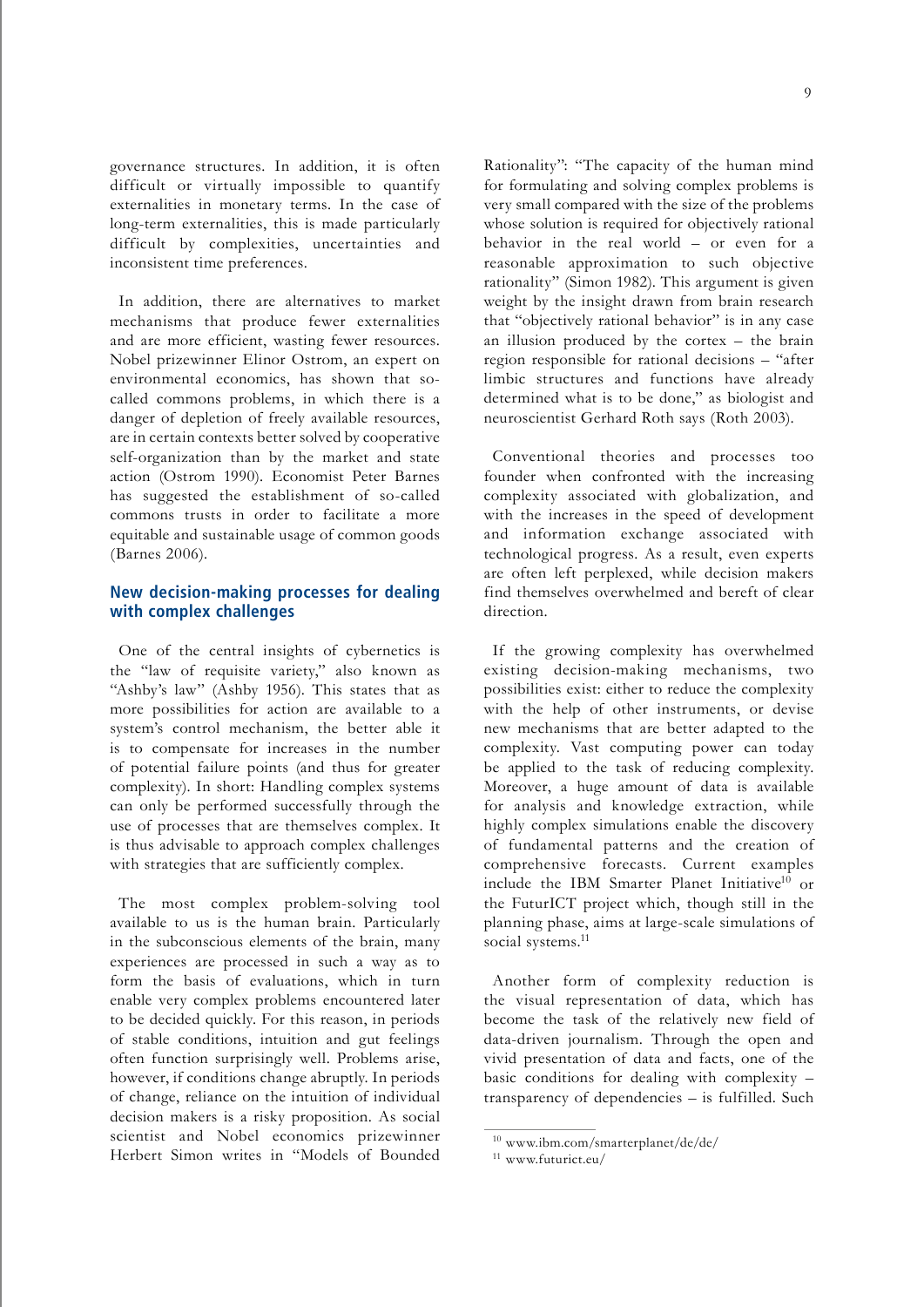efforts are currently being promoted by the open data movement.

However, the automated reduction of complexities also has limits, as ascertaining the character of complex interdependencies is often impossible, a hurdle that in turn hinders the production of valid predictions. In such cases, a fundamentally different approach to dealing with future challenges must be found. This includes both the assessment of future risks, a task that no longer appears possible using statistical methods and rational expectations theory, and the preparation for several possible futures whose probabilities are not quantifiable.

Scenario planning techniques and other methods of futures research could gain in importance as providing the foundations for decisions. Dealing with fundamental uncertainty as opposed to calculable risks is an increasingly urgent challenge, and one which has not yet been explored deeply enough from a structural perspective.

With respect to new mechanisms, intelligent decision-making architectures are required. Networking is a key factor within this area. The Internet offers a valuable opportunity to share knowledge around the world, engage many people in conversation and draw on collective intelligence (Surowiecki 2004). The potential inherent in information and communications technologies extends well beyond majority decisions, average ratings and the endless comment threads in online forums; the intelligent analysis of social networks, elaborated discussion and evaluation platforms, and the automatic semantic processing of large-scale texts are on the way.

In their book "Nudge: Improving Decisions about Health, Wealth and Happiness," economists Richard Thaler and Cass Sunstein write about decision architectures, and propose their concept of "libertarian paternalism" as a guiding principle in designing processes (Thaler and Sunstein 2009). The idea is to guarantee actors the largest possible freedom of choice, while at the same time "nudging" them toward deciding in a (societally) desirable manner.

# **Global rethinking required**

The above-noted challenges to the foundations of global decision-making give rise to a whole series of fundamental questions:

■ To what extent does a market economic system – particularly in a highly complex society with a global division of labor – need economic growth in order to function?

 $\blacksquare$  How might economic incentives for sustainable growth look? How might growth and resource use be decoupled?

What are the "correct" microeconomic foundations on which to construct macroeconomic models?

■ How can systems be made resilient? How can they be both robust and adaptable?

Are local redistribution mechanisms enough, or do we need globally managed redistribution? What normative principles should be used to decide which distribution of resources is globally just? How might processes that produce these principles look? Are there realistic alternatives to compensatory redistribution, perhaps in the form of business models that automatically respond better to heterogeneous environments and produce "fairer" output distributions ?

**What significance might be held by new** mechanisms that fall outside the spectrum traditionally bounded by the market and planned economies? How can these be brought to scale?

Which problems can be solved by "relocalization," and which cannot? Where is global governance necessary, and how can it be effectively designed?

How can externalities at the global level be internalized (on a politically practical basis)? What mechanisms already in place enable the pursuit of global and long-term goals? How can limited resources in particular be priced in conformity with market principles, and how can inconsistent time preferences be factored in?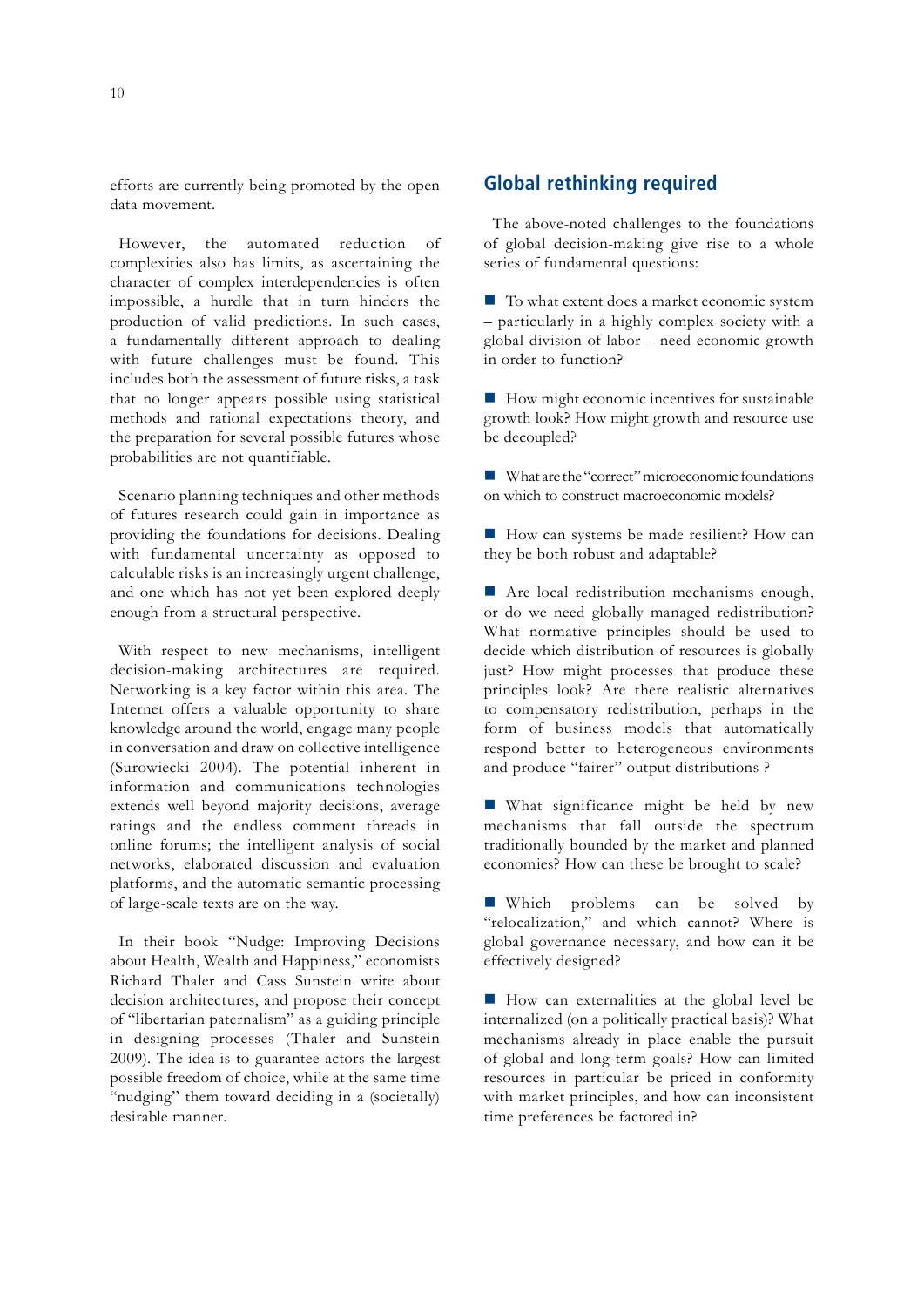What would it look like to create networked knowledge and decision-making systems that enable a new level of quality in dealing with complex systems, thanks to the intelligent combination of individual human capacities and available information? What role can the Internet play in this process?

How can today's data processing capacities and advanced algorithms help to create complex solutions that match the growing complexities of problems?

**What new approaches to risk assessment** and futures planning are emerging? How can fundamental uncertainty be dealt with in a systematic way?

Scientific engagement with the challenges described above is still in its infancy, and remains far from being regarded as "mainstream." Some latent awareness that the classic foundations for decision-making must be fundamentally overhauled does exist today within scholarly, political and civil-society circles, but remains very shallow and weak. The lack of ideas on how to proceed and the focus on more immediately pressing phenomena make a fundamental examination of these issues difficult. While the identification of future-oriented approaches itself is no easy task, the next challenge will be to translate such ideas from academia into policy and economic practice. This is particularly true in those areas where global management is required, but no corresponding global structures suitable to the task are in place.

In addition, it is important to find new ways of dealing with risks, since – as described above – these are qualitatively changing. Linear, individual case studies are of increasingly less help. The rational assumption that a risk can be sufficiently precisely characterized through its probability of occurrence and potential for damage no longer holds in a networked, heterogeneous world; this is because the significance of other risk dimensions – the distribution of potential damage, irreversibility, and so on – has risen, and because the high level of complexity and uncertainty often renders probability and potential damage unquantifiable. The future will likely be characterized by increasingly unpredictable discontinuities, and we must find ways to deal with it by making our economic and social order accordingly resistant.

Already today, behavioral and evolutionary economics, statistical physics, the emerging interdisciplinary science of complex systems, and new agent-based models are contributing to a better understanding of the global economic order. The crucial question for the years ahead will be whether and how researchers' ideas will show up in the shaping of finance and economic policy, and whether this will succeed in developing a sustainable global economic and social model able to minimize risks, resist crises and give future generations the opportunity to lead a fulfilled life on our planet. As Arthus-Bertrand says so strikingly in closing his documentary "Home": "It's too late to be a pessimist."

Jan Arpe is Project Manager at the Bertelsmann Stiftung in the "Shaping Sustainable Economies" program. Mr. Arpe holds a PhD in Theoretical Computer Science from the University of Lübeck and studied mathematics at the Johannes-Gutenberg University Mainz and the Ludwig-Maximilian University in Munich. Following his studies, he was a research fellow at the Department of Statistics at the University of California in Berkeley (2007–2008).

This article was first published in *The Economic Risks of Globalization, Expert and Public Opinion Survey Results*, edited by Jan Arpe, Holger Glockner, Helmut Hauschild, Thieß Petersen, Andreas Schaich and Tim Volkmann (Global Choices 1 | Bertelsmann Stiftung 2012).